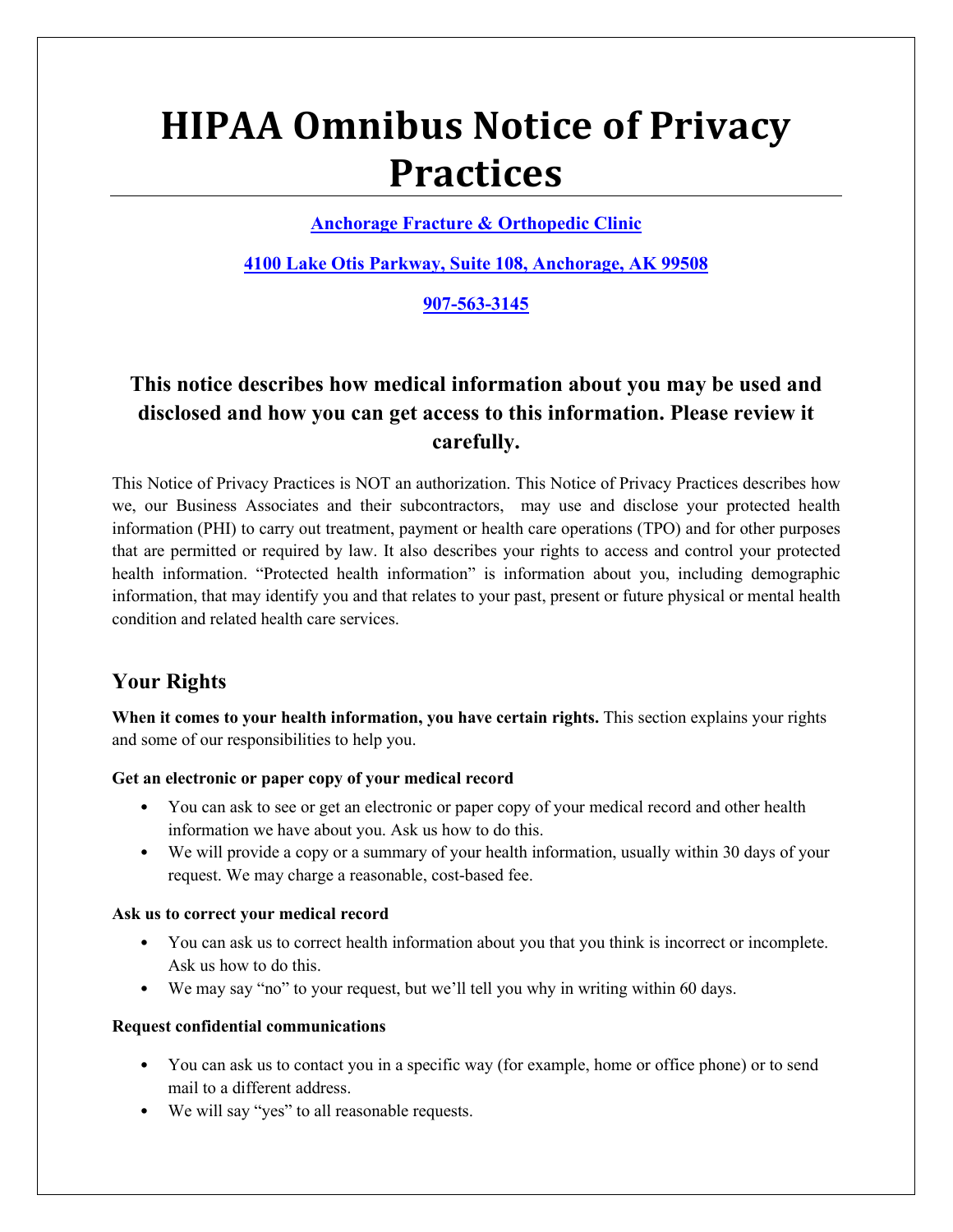#### **Ask us to limit what we use or share**

- You can ask us not to use or share certain health information for treatment, payment, or our operations. We are not required to agree to your request, and we may say "no" if it would affect your care.
- If you pay for a service or health care item out-of-pocket in full, you can ask us not to share that information for the purpose of payment or our operations with your health insurer. We will say "yes" unless a law requires us to share that information.

## **Get a list of those with whom we've shared information**

- You can ask for a list (accounting) of the times we've shared your health information for six years prior to the date you ask, who we shared it with, and why.
- We will include all the disclosures except for those about treatment, payment, and health care operations, and certain other disclosures (such as any you asked us to make). We'll provide one accounting a year for free but will charge a reasonable, cost-based fee if you ask for another one within 12 months.

#### **Get a copy of this privacy notice**

You can ask for a paper copy of this notice at any time, even if you have agreed to receive the notice electronically. We will provide you with a paper copy promptly.

#### **Choose someone to act for you**

- If you have given someone medical power of attorney or if someone is your legal guardian, that person can exercise your rights and make choices about your health information.
- We will make sure the person has this authority and can act for you before we take any action.

#### **File a complaint if you feel your rights are violated**

• **Complaints**

If you believe your privacy rights have been violated by us, **you may file a complaint with us by notifying our Compliance Officer of your complaint. We will not retaliate against you for**  filing a complaint. You may also complain to us or to the Secretary of Health and Human Services.

| Lindsey Lea              | 907-563-3145 | llea@afoc.com |
|--------------------------|--------------|---------------|
| HIPAA Compliance Officer | Phone        | email         |

• You can file a complaint with the U.S. Department of Health and Human Services Office for Civil Rights by sending a letter to 200 Independence Avenue, S.W., Washington, D.C. 20201, calling 1-877-696-6775, or visiting **[www.hhs.gov/ocr/privacy/hipaa/complaints/.](http://www.hhs.gov/ocr/privacy/hipaa/complaints/)**

# **Your Choices**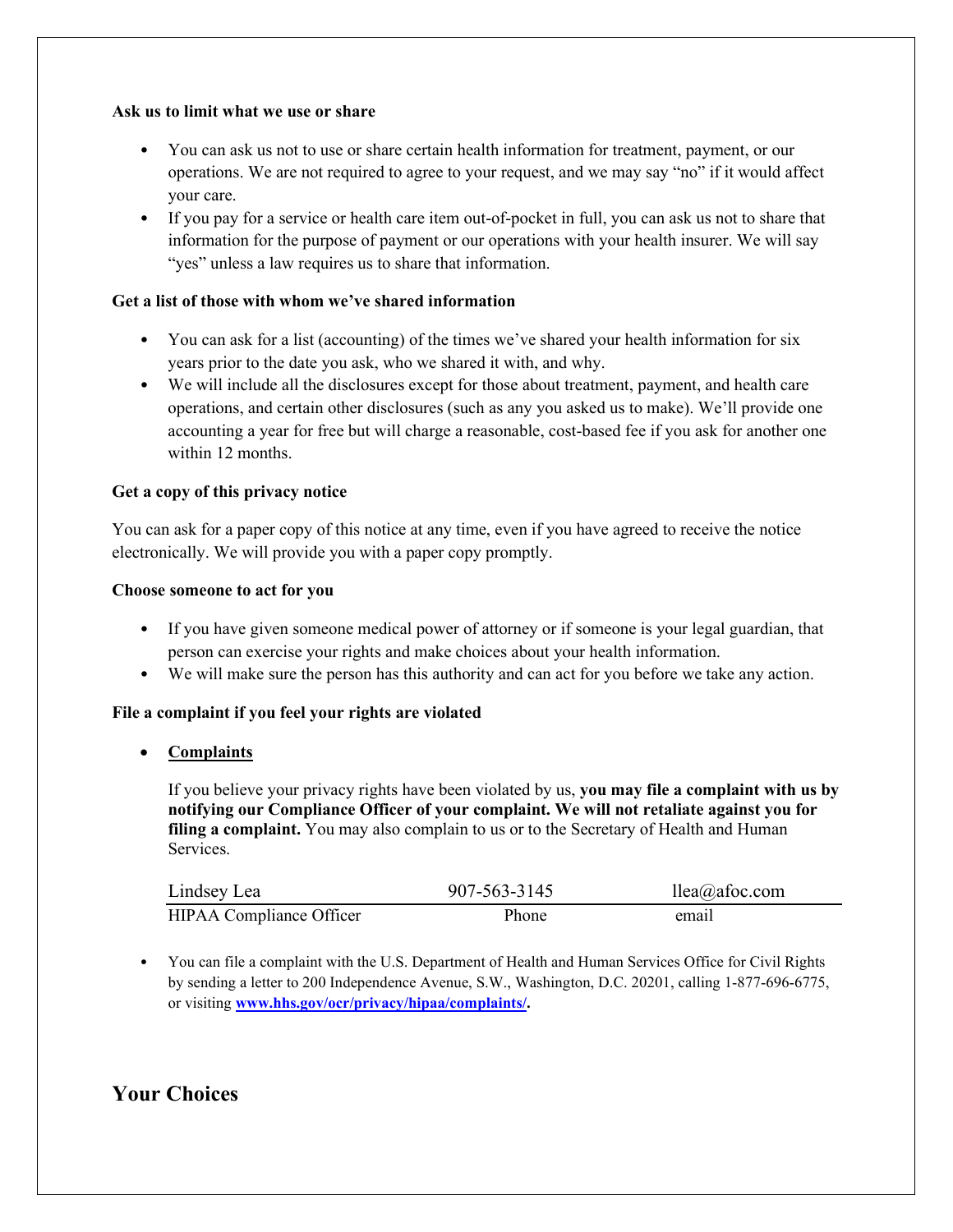**For certain health information, you can tell us your choices about what we share.** If you have a clear preference for how we share your information in the situations described below, talk to us. Tell us what you want us to do, and we will follow your instructions.

In these cases, you have both the right and choice to tell us to:

- Share information with your family, close friends, or others involved in your care
- Share information in a disaster relief situation
- Include your information in a hospital directory

*If you are not able to tell us your preference, for example if you are unconscious, we may go ahead and share your information if we believe it is in your best interest. We may also share your information when needed to lessen a serious and imminent threat to health or safety.* 

In these cases we never share your information unless you give us written permission:

- Marketing purposes
- Sale of your information
- Most sharing of psychotherapy notes

In the case of fundraising:

• We may contact you for fundraising efforts, but you can tell us not to contact you again.

## **Our Uses and Disclosures**

## **How do we typically use or share your health information?**

We typically use or share your health information in the following ways.

#### **Treat you**

We can use your health information and share it with other professionals who are treating you.

*Example: A doctor treating you for an injury asks another doctor about your overall health condition.*

#### **Run our organization**

We can use and share your health information to run our practice, improve your care, and contact you when necessary.

*Example: We use health information about you to manage your treatment and services.* 

#### **Bill for your services**

We can use and share your health information to bill and get payment from health plans or other entities.

*Example: We give information about you to your health insurance plan so it will pay for your services.*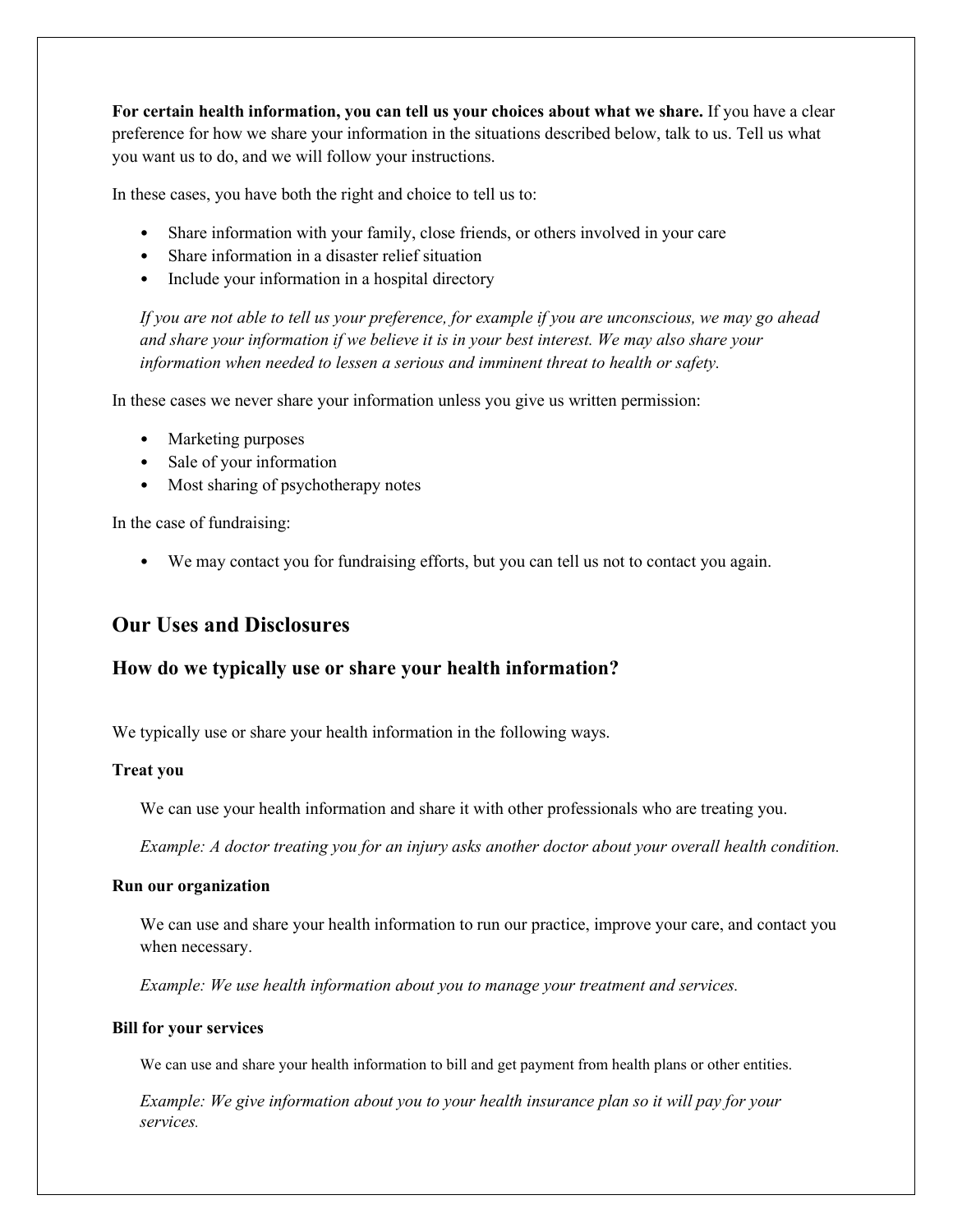## **How else can we use or share your health information?**

We are allowed or required to share your information in other ways – usually in ways that contribute to the public good, such as public health and research. We have to meet many conditions in the law before we can share your information for these purposes.

#### **Help with public health and safety issues**

We can share health information about you for certain situations such as:

- Preventing disease
- Helping with product recalls
- Reporting adverse reactions to medications
- Reporting suspected abuse, neglect, or domestic violence
- Preventing or reducing a serious threat to anyone's health or safety

#### **Do research**

We can use or share your information for health research.

#### **Comply with the law**

We will share information about you if state or federal laws require it, including with the Department of Health and Human Services if it wants to see that we're complying with federal privacy law.

#### **Respond to organ and tissue donation requests**

We can share health information about you with organ procurement organizations.

#### **Work with a medical examiner or funeral director**

We can share health information with a coroner, medical examiner, or funeral director when an individual dies.

#### **Address workers' compensation, law enforcement, and other government requests**

We can use or share health information about you:

- For workers' compensation claims
- For law enforcement purposes or with a law enforcement official
- With health oversight agencies for activities authorized by law
- For special government functions such as military, national security, and presidential protective services

#### **Respond to lawsuits and legal actions**